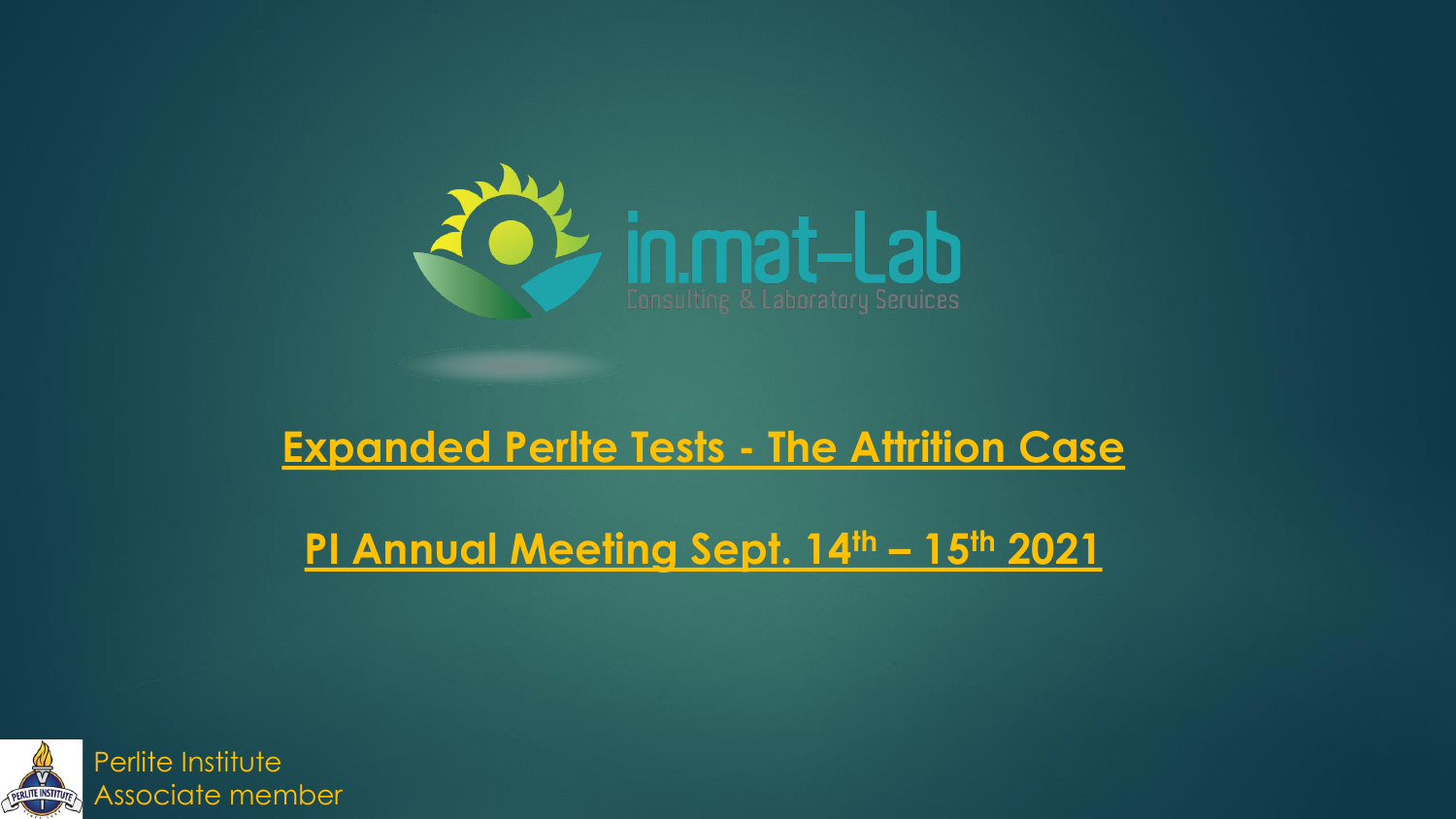

# **The path to Profitability – Quantification of Industrial Minerals' "Value"**

**The value of an industrial mineral in most of the cases is strongly dependent on the final application**.

A simple specification may not describe the behavior/suitability of the raw material

- $\Rightarrow$  <u>Specifications based on application tests:</u>
	- ➢ not just physical and/or chemical properties
- **Value-to-Client Analysis**
	- $\triangleright$  Process simulation Quantify the influence of each key parameter











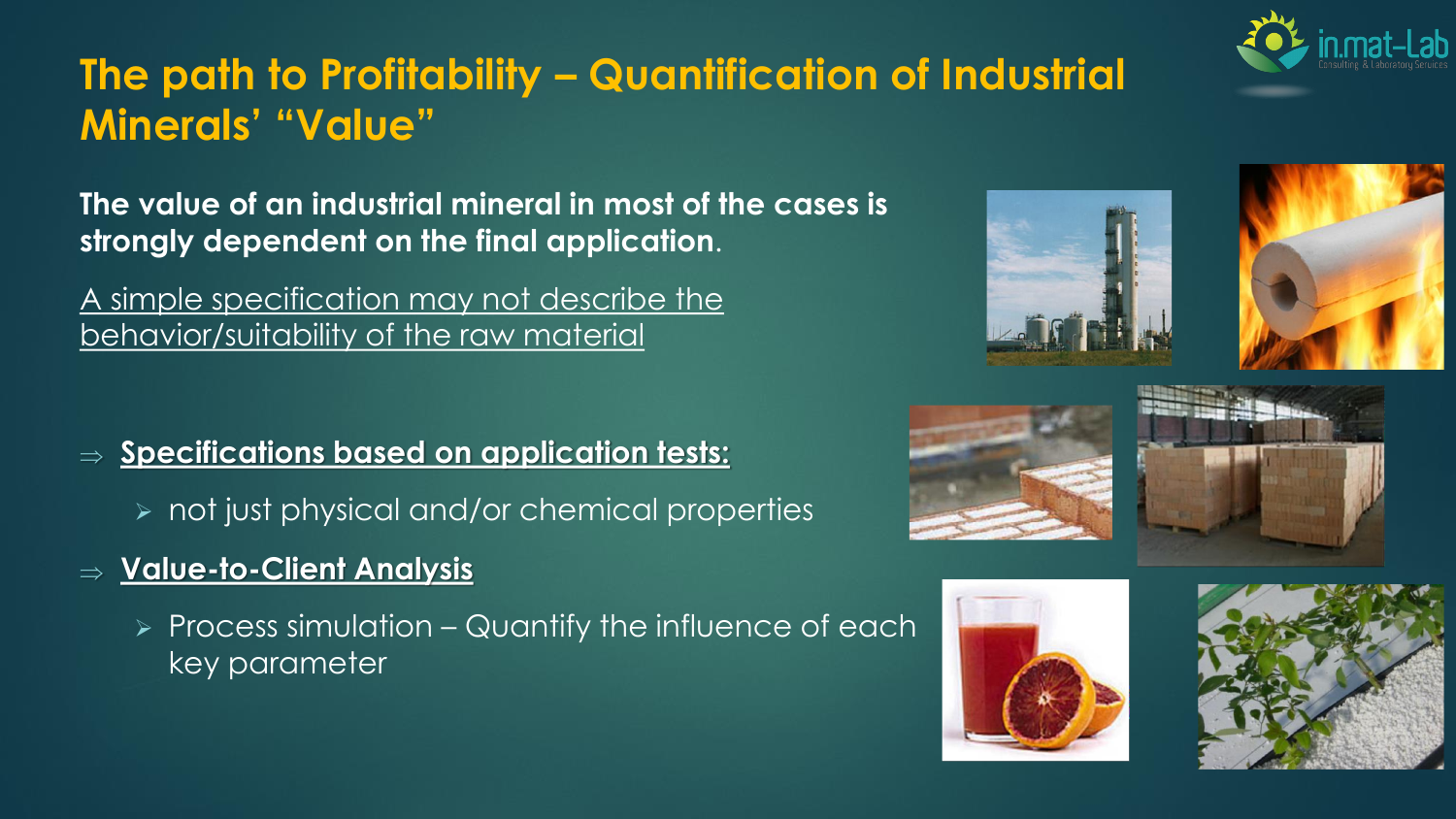

# **Example of services to maximize Value - Expanded perlite Attrition Tests**

#### *Smart Lab techniques for evaluation of various perlite qualities*

- *various grades expansion,*
- *testing methodologies – screening criteria*
- *Evaluation of application properties – comparison with competition*

### *Why Attrition test of expanded perlite*

- *Production and Supply chain deterioration phenomena*
- *Qualitative and Quantitative effect of attrition on the final product/use*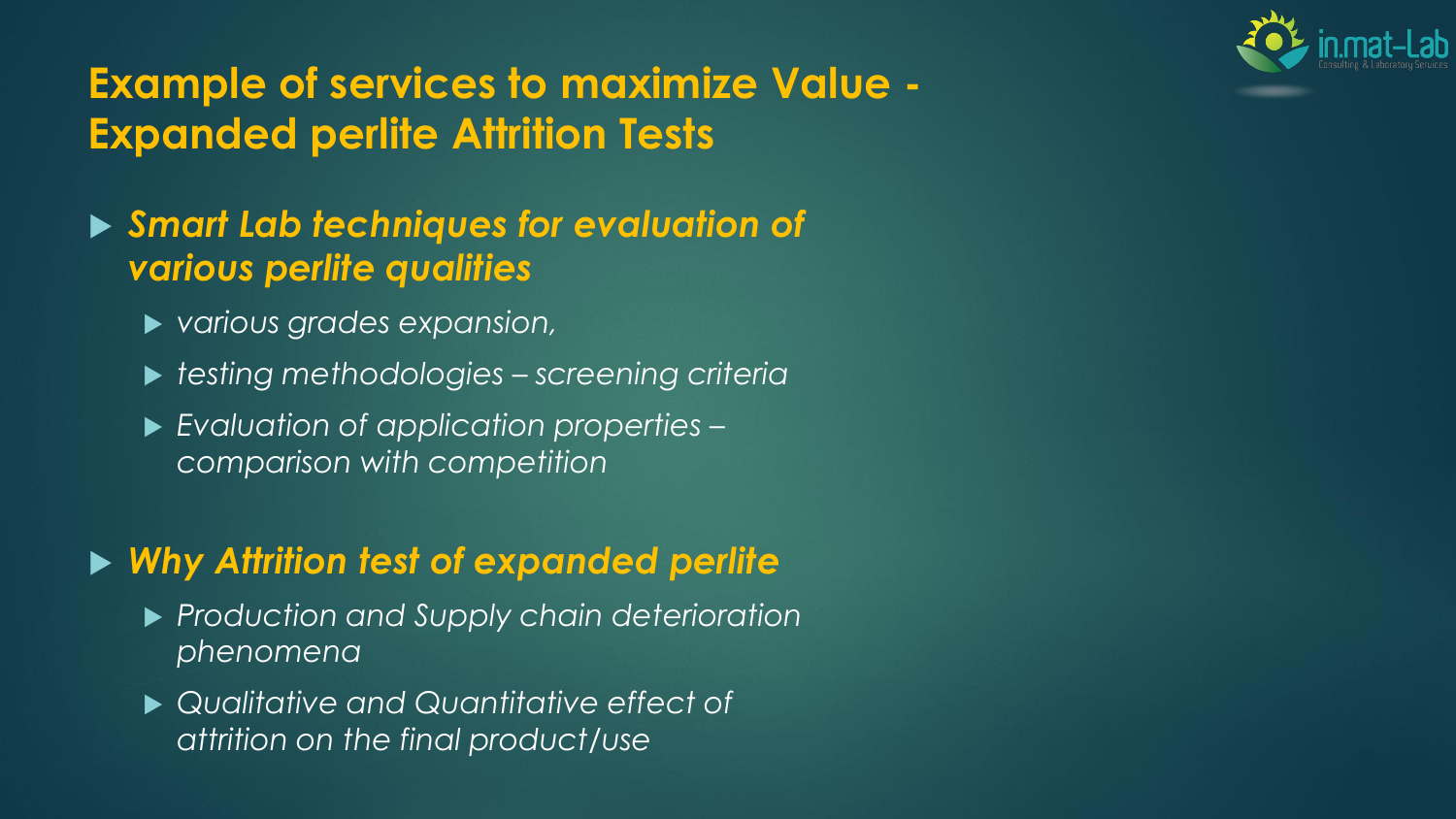

# **The Design of a new Working Instruction (I)**

- **Step 1: Design the methodology**
- **Step 2: Choose instrumentation**
- **Step 3: Define /Optimize parameters (quantities / time / measured output)**
- **Step 4: Round Robin Tests – Evaluation of repeatability & reproducibility**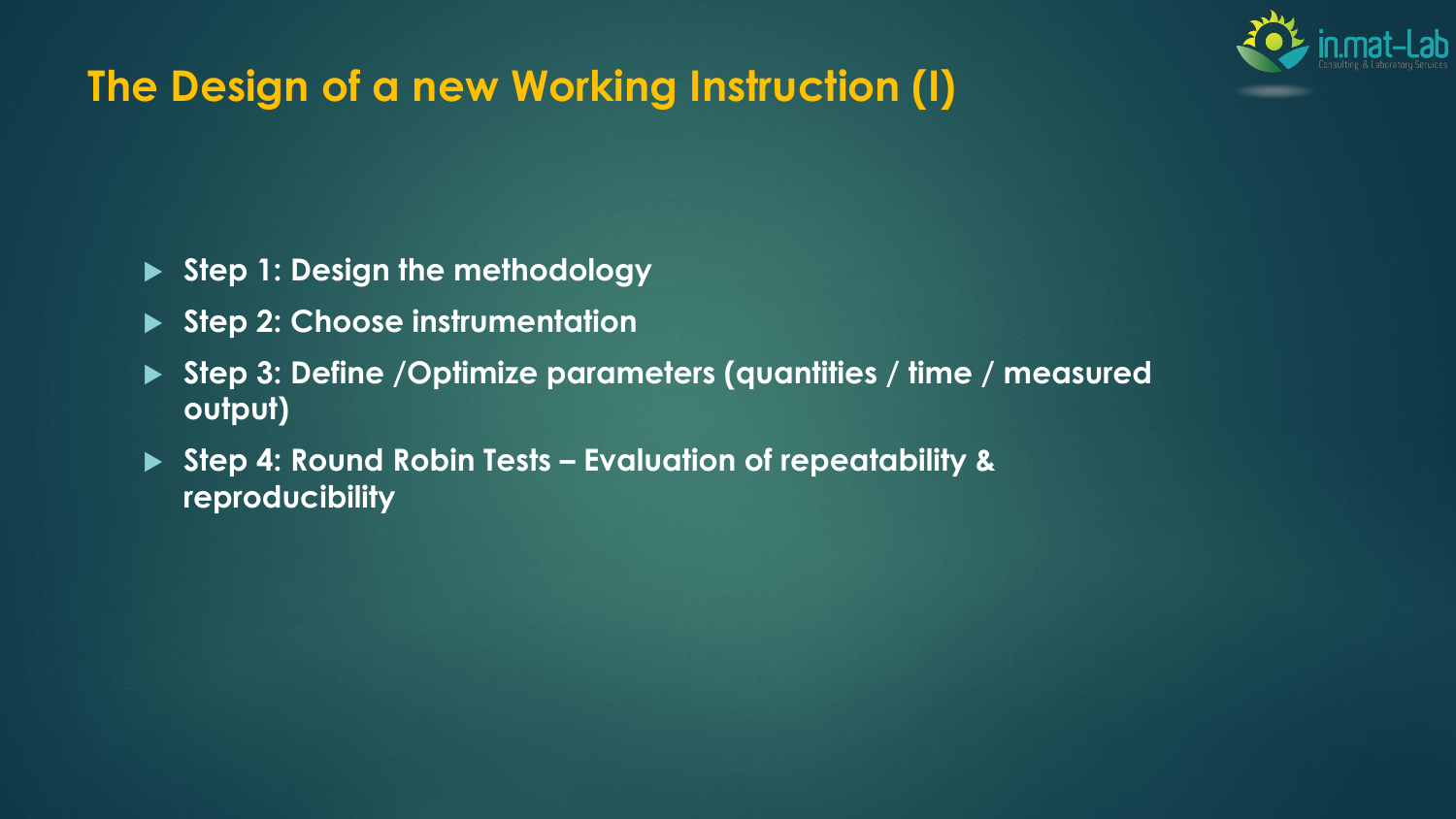# **The Design of a new Working Instruction (II)**

#### **Step 1: Methodology**

Attrition testing =

- ➢ Rotation of the aggregate in a drum with or without balls
- ➢ Mixing in mixers with special paddles



#### **Step 2: Instrumentation**

- Los Angeles (suitable for hard aggregates)
- Deval Attrition Tester (requires increased volumes)
- **>** "In-house" rotating drum
- **Micro-Deval (ideal for lab use)**
	- ✓ Standardized test conditions: Test volume, rotation speed
	- $\Rightarrow$  Contributes to repeatability & reproducibility

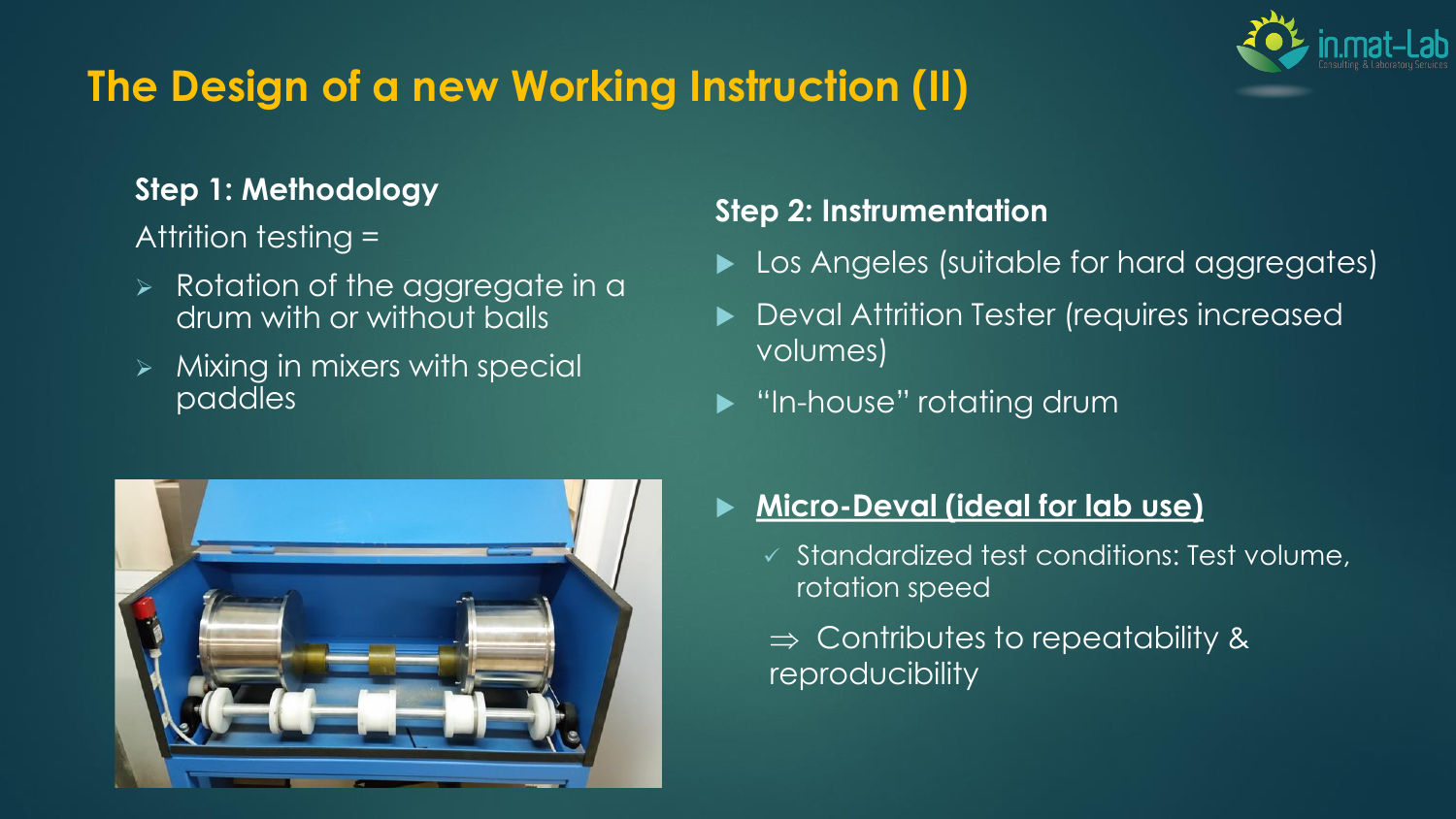

# **The Design of a new Working Instruction (III)**

#### **Step 3: Define parameters**

- ✓ **Output: % Volume decrement (easy, quick, directly related to industrial info)**
	- PSD change (time consuming)
- ✓ **Input:** Specific initial volume
- ✓ **Rotation:** Time Number of rotations (Micro-Deval:100 rpm)



**Optimize Volume + Time → Make any samples' differences evident**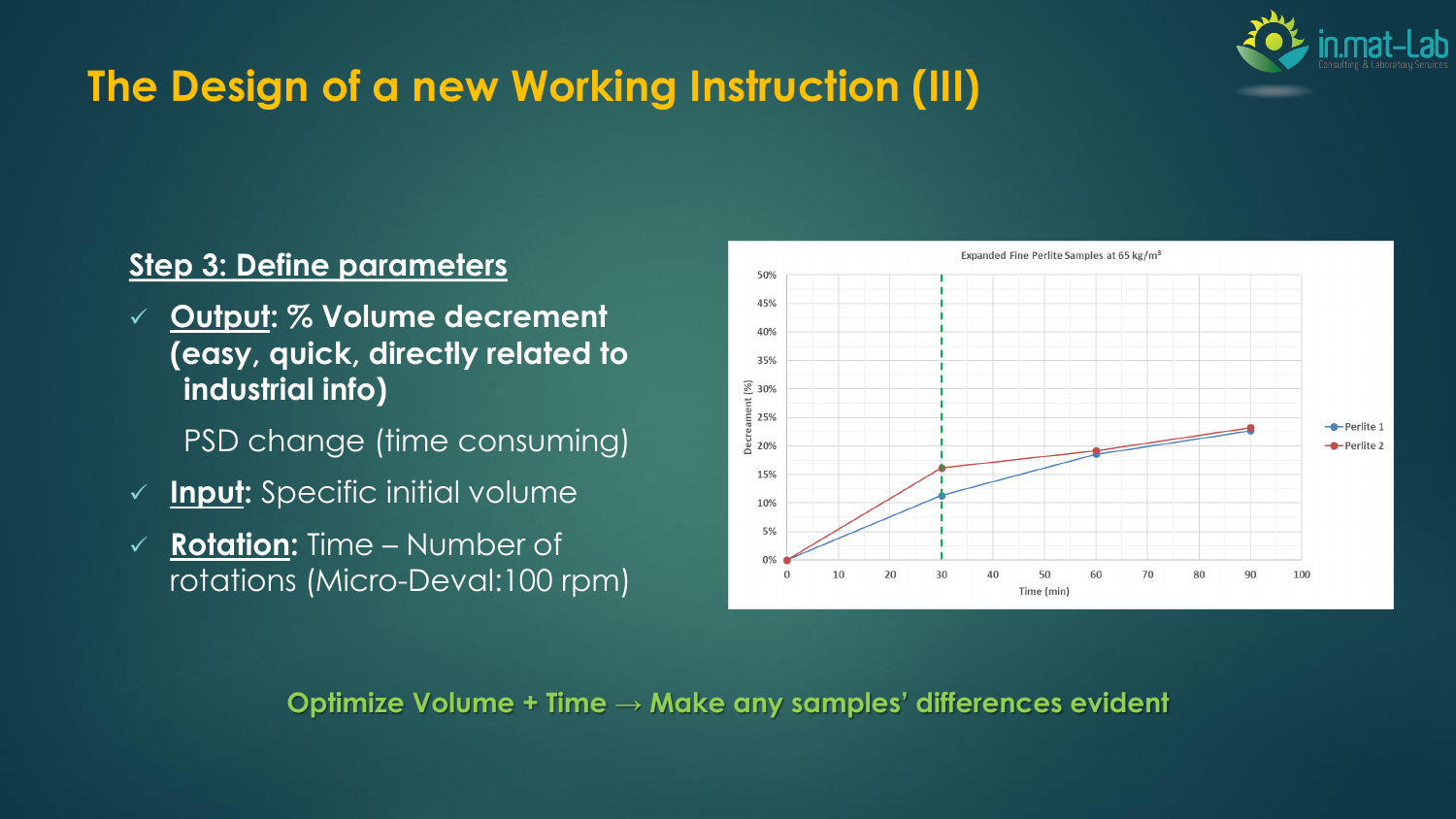

# **The Design of a new Working Instruction (III)**

#### **Step 3: Optimize parameters**

- ✓ **Testing time: 30min**
- ✓ **Input Volume:** 1000 ml

#### **Final Procedure:**

Rotation of 1000 ml in Micro-Deval Device for 30 min.

Report Attrition Resistance as %vol. decrement

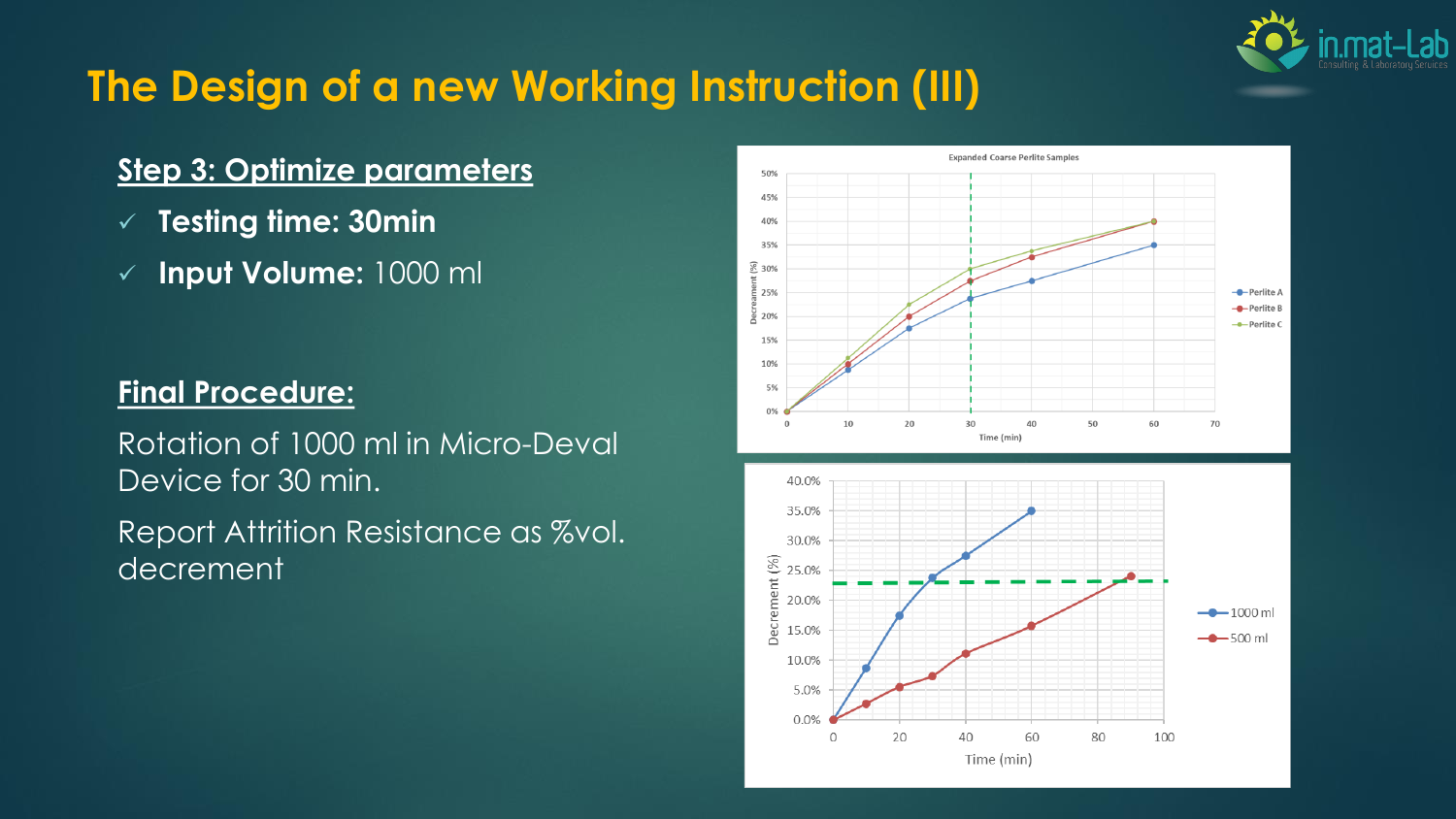

# **The Design of a new Working Instruction (III)**

**Step 4: Evaluation of Repeatability & Reproducibility**

- **Repeatability / Reproducibility**
	- Fines expanded at  $60 70$  kg/m<sup>3</sup>:  $13.5 \pm 2.5\%$  (CL 90%)
	- ▶ Medium expanded at  $90 95$  kg/m<sup>3</sup>:  $15.5 \pm 1.9\%$  (CL  $90\%$ )
	- ▶ Coarse expanded at  $95 100$  kg/m<sup>3</sup>:  $24.5 \pm 0.45\%$  (CL  $90\%$ )

#### **Round Robin Tests**

▶ We are always willing to participate and collaborate in such projects